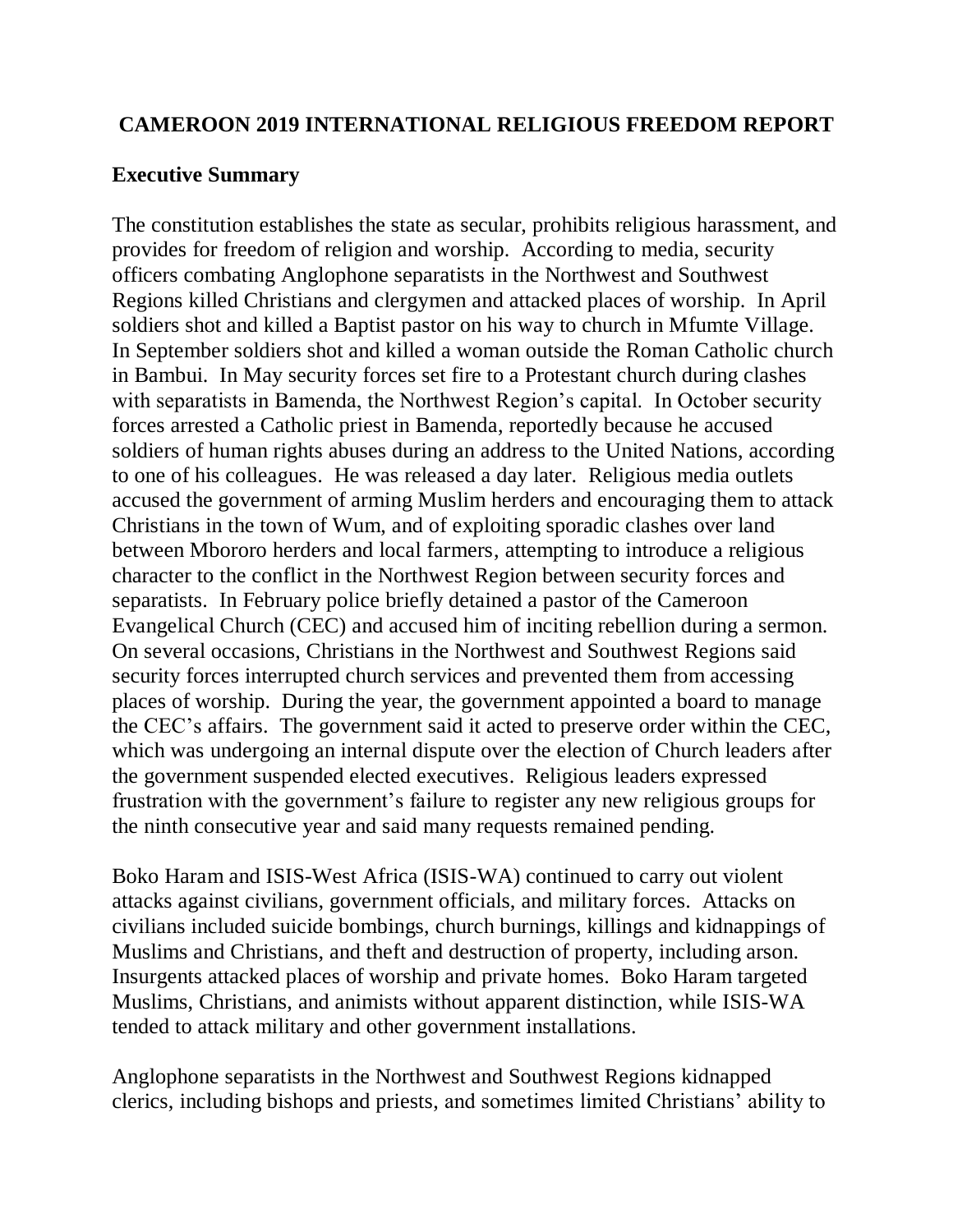attend church services. According to the Catholic Church, Anglophone separatists targeted Catholic clergy for kidnapping due to the Church's advocacy for school resumption in the Northwest and Southwest Regions and their perception that the Church was able and willing to pay ransoms. Unidentified individuals killed two Bible translators in Wum; the local Christian population said the largely Muslim Mbororo herder community was responsible. In May residents of the largely Muslim neighborhood of Upkwa in Wum stated that Anglophone separatists burned down their mosque, reportedly because of rumors that some Muslims acted as informants to the security forces. Throughout the year, Muslim and Christian leaders initiated interfaith activities aimed at facilitating interreligious dialogue, promoting peaceful coexistence of different faiths, and seeking a peaceful resolution to the conflict in the Northwest and Southwest Regions, where Anglophone separatists were seeking secession. In July the Council of Imams and Muslim Dignitaries organized a seminar in Yaounde to sensitize Muslim preachers to religious extremism.

U.S. embassy officials discussed with government officials the failure to register religious organizations, the impact of the violence in the Anglophone regions on religious freedom, and perceptions by Pentecostal churches of government bias in favor of Catholic and Protestant churches. In discussions with leading figures from the main religious groups, embassy officers stressed the importance of interfaith dialogue, prevention of violent extremism related to religion, and the need for a peaceful solution to the Anglophone separatist crisis. The embassy hosted two roundtables – in Yaounde and Douala, respectively – on religious freedom, during which participants discussed religious freedom as an important component of human rights, the process for registering religious organizations, and key challenges and opportunities facing religious freedom in the country.

## **Section I. Religious Demography**

The U.S. government estimates the total population at 26.3 million (midyear 2019 estimate). According to the 2005 census, the most recent available, 69.2 percent of the population is Christian, 20.9 percent is Muslim, 5.6 percent is animist, 1.0 percent belongs to other religions, and 3.2 percent reports no religious affiliation. Of Christians, 55.5 percent are Catholic, 38 percent are Protestant, and 6.5 percent are other Christian denominations, including Jehovah's Witnesses and Orthodox churches. The 2010 Pew-Templeton Global Religious Futures Project found that 70.3 percent of the population was Christian, 18.3 percent Muslim, 3.3 percent animist, 2.7 percent other religions, and 5.5 percent with no religious affiliation. Of Christians, the Pew Survey found that 38.3 percent were Catholic and 31.4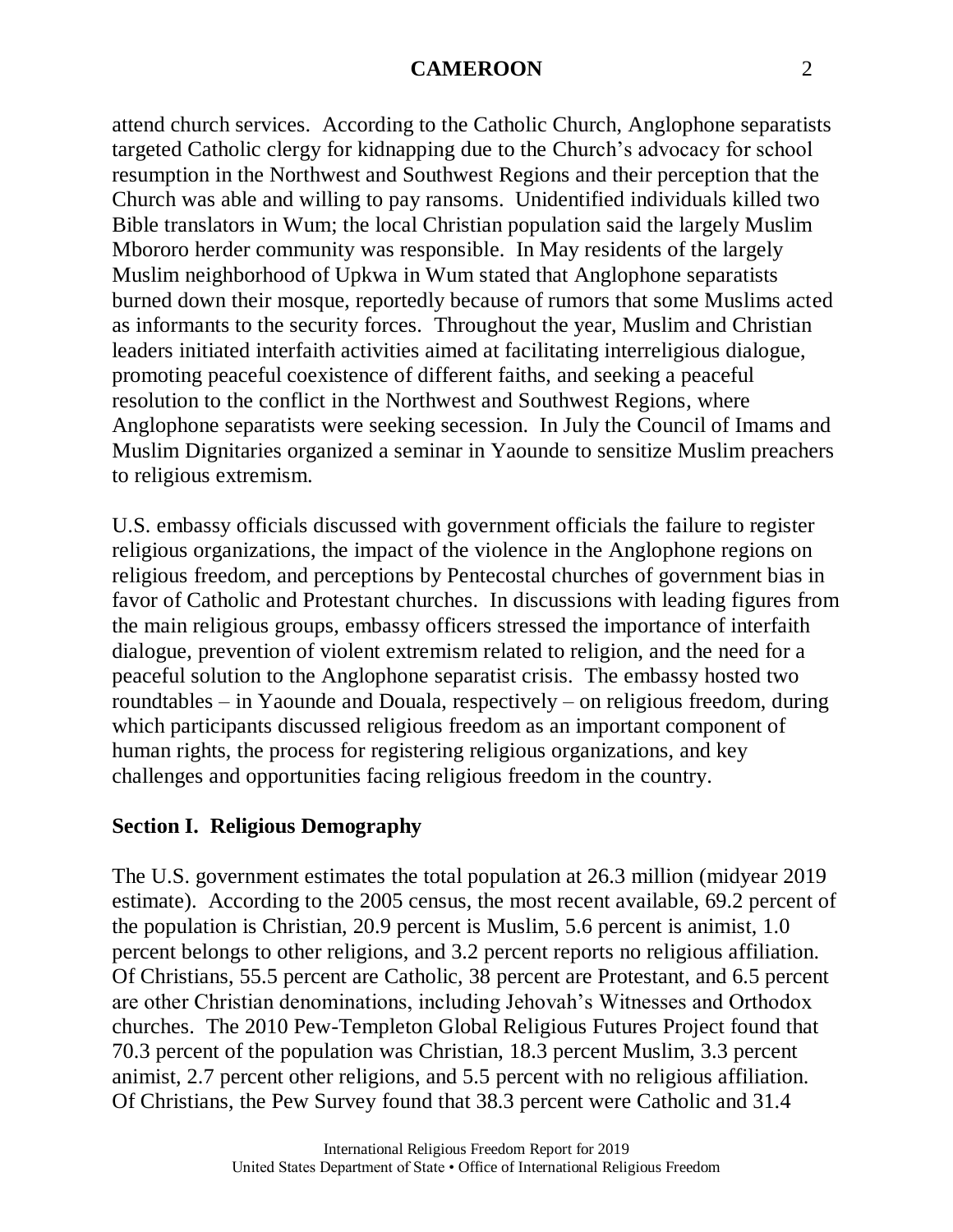percent were Protestant. There is a growing number of Christian revivalist churches.

Christians are concentrated primarily in the southern and western parts of the country. The two Anglophone regions are largely Protestant, and the five southern Francophone regions are mostly Catholic. The Fulani (Peuhl) ethnic group is mostly Muslim and lives primarily in the northern Francophone regions; the Bamoun ethnic group is also predominantly Muslim and lives in the West Region. Many Muslims, Christians, and members of other faiths also adhere to some aspects of animist beliefs.

# **Section II. Status of Government Respect for Religious Freedom**

## **Legal Framework**

The constitution establishes the state as secular, prohibits harassment or discrimination on grounds of religion, and provides for freedom of religion.

The law on freedom of association governs relations between the government and religious groups. The government must approve religious groups or institutions as a prerequisite for lawful operation. Although the law prescribes no specific penalties for operating without official registration, the government may suspend the activities of unregistered groups. The government does not require indigenous religious groups to register, characterizing the practice of traditional religion as a private concern observed by members of a particular ethnic or kinship group or the residents of a particular locality.

To become a registered entity, a religious group must legally qualify as a religious congregation, defined as "any group of natural persons or corporate bodies whose vocation is divine worship" or "any group of persons living in community in accordance with a religious doctrine." The entity must submit a request for registration as a religious group and include with it the group's charter describing planned activities, names and functions of the group's officials, and a declaration of commitment to comply with the law on freedom of association to the relevant divisional (local level) office. That office forwards the documents to the Ministry of Territorial Administration (MINAT).

MINAT reviews the file and sends it to the presidency with a recommendation to approve or deny. Registration is granted by presidential decree. Official registration confers no general tax benefits but allows religious groups to receive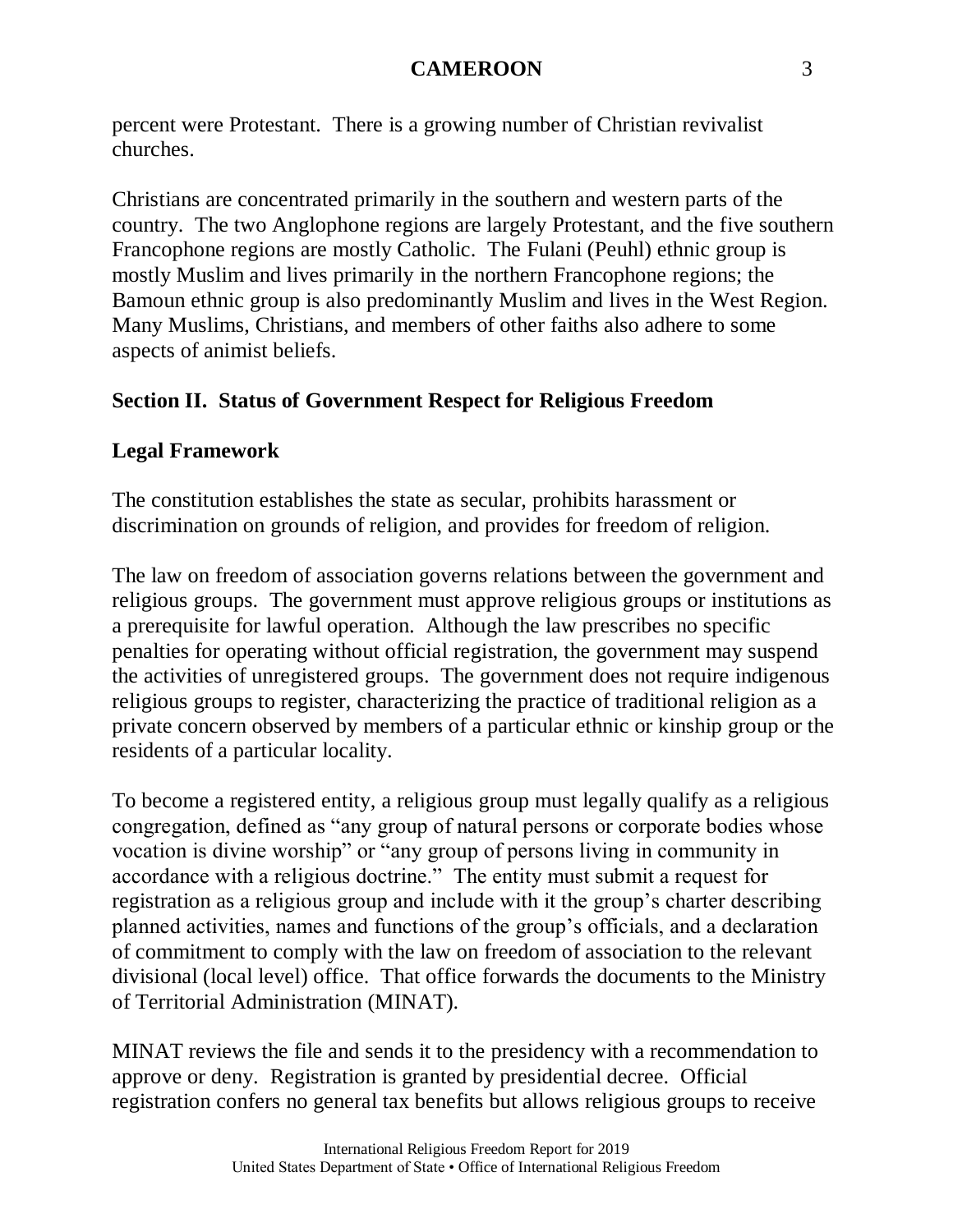real estate as a tax-free gift for the conduct of activities and to gather publicly and worship. It also permits missionaries to receive visas with longer validity. Unregistered religious groups may gather publicly and worship under a policy of "administrative tolerance" as long as public security and peace are not disturbed.

MINAT may issue an order to suspend any religious group for "disturbing public order," although no legislation defines these terms. The president may dissolve any previously authorized religious organization that "deviates from its initial focus."

The Ministry of Basic Education and the Ministry of Secondary Education require private religious schools to comply with the same curriculum, infrastructure, and teacher-training standards as state-operated schools. Unlike public schools, private schools may offer religious education.

The country is a party to the International Covenant on Civil and Political Rights.

# **Government Practices**

According to multiple media reports, on April 7, government soldiers shot and killed Pastor Elijah Keloh of Berean Baptist Church in Mfumte Village, Northwest Region. The executive director of the Cameroon Association for Bible Translation and Literacy told media that soldiers entered Mfumte on the morning of April 7 and shot Keloh when he left his home for church. The executive director said the soldiers killed several other persons, looted homes, and burned down numerous houses during the attack, which took place in an area of frequent conflict between government forces and Anglophone secessionists. According to media reports, most inhabitants of Mfumte Village fled into the forest after the invasion.

According to a Catholic priest, on September 8, soldiers shot and killed parishioner Justina Bih outside Saint Peter Catholic Church in Bambui, Northwest Region. The priest said soldiers on patrol shot Bih when she stepped out of the church during the Sunday service to make a telephone call. Eyewitnesses told media that soldiers shot Bih in the chest despite her having raised her hands when she saw the soldiers. The priest said the shooting was deliberate and an official representative of the central government in Bambui visited the scene but did not take further action.

Residents of Mankon in Bamenda, Northwest Region, stated that on May 15, security forces burned Ramah Christian Center's Gateway Chapel located in the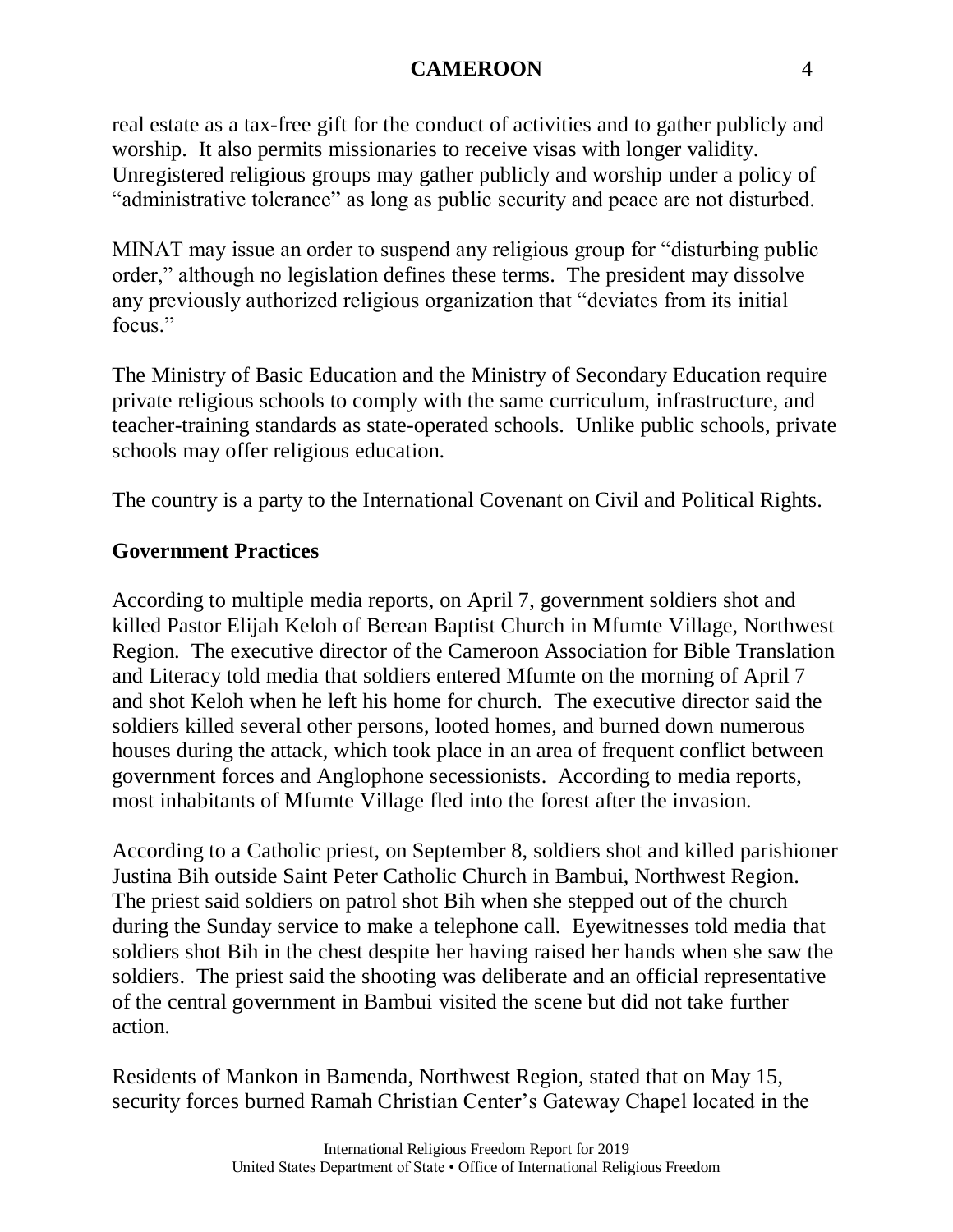Mile 8 neighborhood. They said the soldiers, who also burned several houses, cars, and a clinic, acted in revenge for the killing of two soldiers on the same day by unidentified individuals in the neighborhood. In a May 16 public statement, Minister of Defense Joseph Beti Assomo accused Anglophone separatists of killing the two soldiers and said a violent exchange between unidentified individuals and soldiers searching the neighborhood after the killings resulted in the destruction of property and burning of buildings. Beti Assomo announced an inquiry to identify the perpetrators and said they would face legal action. The government did not announce the outcome of the inquiry by the end of the year.

On October 20, security forces arrested Reverend Paul Njokikang, the local coordinator of Caritas, the Catholic relief and development agency, shortly after he celebrated Mass at Mbinfibe parish in Bamenda, Northwest Region. According to a Catholic priest, soldiers smashed the right side of Njokikang's car, handcuffed him, and took him to the army base at the airport seven miles away, where he was forced to sleep on the bare floor. According to the priest, the army released Njokikang on October 21, after discussions with the Archbishop of Bamenda. The priest said soldiers arrested Njokikang because of his May address to the UN Security Council condemning human rights abuses by security forces and separatists in the Northwest and Southwest Regions. No formal charges were brought against Njokikang.

On February 28, the General Delegation for National Security (Police Administration) summoned Reverend Ghislain Suffo, a CEC pastor in Batoufam, West Region, and questioned him for nine and one-half hours before releasing him without charge. CEC members told media that police accused Suffo of inciting rebellion in a sermon on February 9. The CEC members said the pastor urged Christians to fight for social justice and criticized hypocrisy, self-interest, arbitrary arrests, and poor detention conditions.

On August 25, local residents of Wum Town told media that nomadic Mbororo herders killed local Bible translator Abraham Angus Fung at his home and cut off the arm of his wife, Eveline Fung, who escaped. According to *The Christian Post*, the assailants killed at least six other persons and burned down multiple houses and other properties during the attack. On October 25, unidentified individuals killed a local Bible translator, Benjamin Tem, at his home in Wum. Local residents told media they believed Mbororo herders killed Tem. In both cases, Christian media stated the largely Muslim Mbororo herders acted with the complicity and encouragement of the government, which saw them as allies in its fight against Anglophone separatists. According to International Christian Concern, the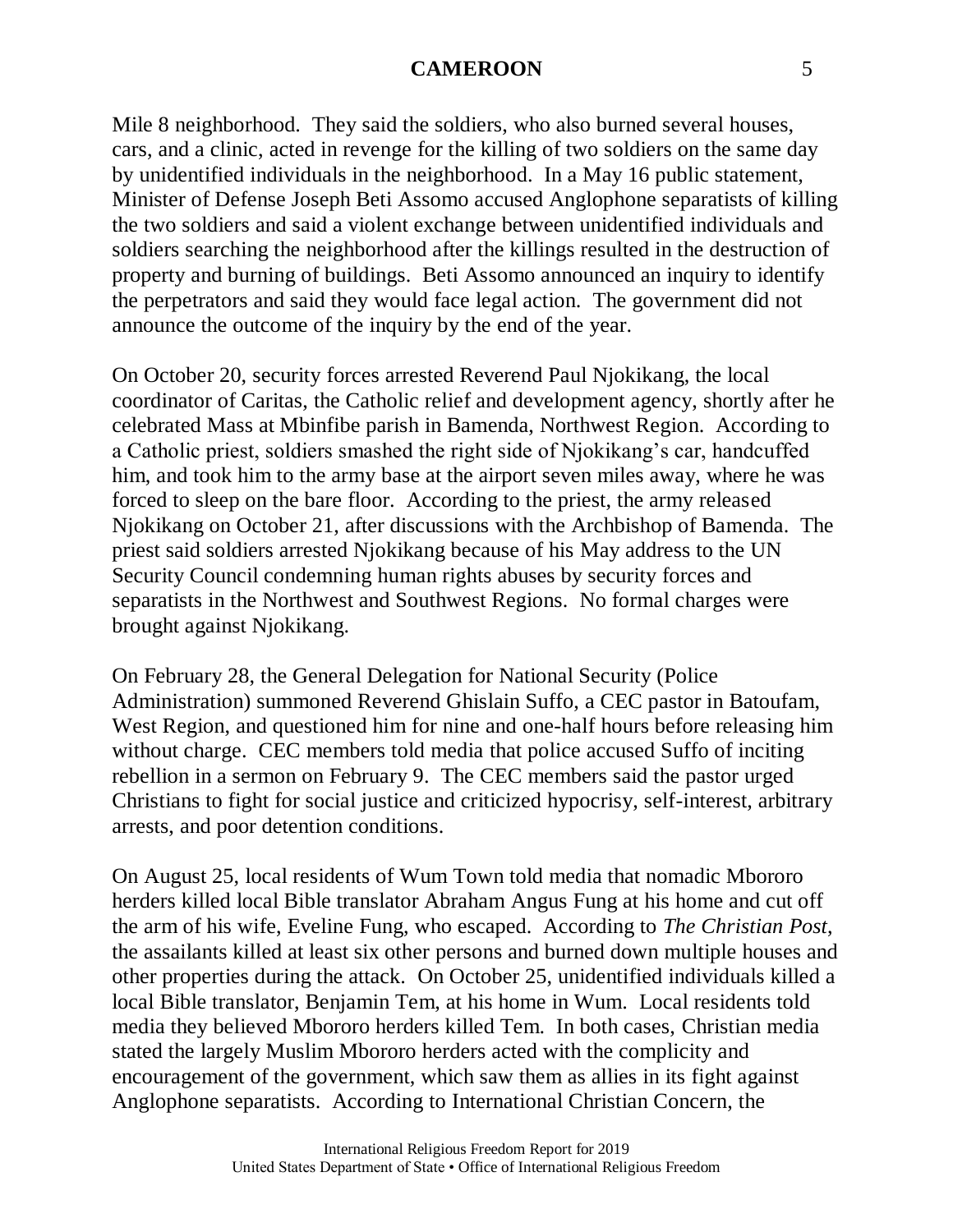government suspected many local Christians of sympathizing with the separatist cause. *The Christian Post* reported the military in Wum armed minority Muslim herders to fight against the largely Christian local population. The publication accused the government of exploiting sporadic clashes over land between Mbororo herders and local farmers to introduce a religious aspect to the conflict in the Anglophone regions between security forces and separatists.

On July 26, the Bonanjo Court of First Instance appointed a board to manage the CEC's affairs pending resolution of a Church leadership crisis, which began in 2017 when the losing candidate contested the election of Pastor Jean Samuel Toya as CEC president. On July 30, Toya appealed the court's decision to appoint an interim board, which he said contradicted the electoral results and was not in accordance with CEC internal regulations. The government said it acted to preserve order within the CEC.

The government again took no action to adjudicate applications for registration by a number of religious groups whose applications had been pending for years. The government approved only one new religious group in the last 18 years and none since 2010. Although by law groups must register, the government continued to allow hundreds of unregistered small religious groups to operate freely under its policy of "administrative tolerance." During a religious freedom conference in Yaounde on August 7, many religious leaders expressed frustration with the government's failure to register religious groups. The leaders highlighted a lack of clarity in the system, such as whether a religious group could operate under the umbrella of another group's registration, and said the government's "administrative tolerance" policy for unregistered religious organizations was ad hoc and inadequate.

Religious leaders in Douala said government administrators often harassed and shut down churches because they were not registered. The leaders also said that unregistered religious organizations had difficulty obtaining loans or buying property. According to MINAT, the ministry was waiting for responses to a survey sent to all religious groups in 2015. Once MINAT received all the responses, the ministry would review the 1990 law on the registration of associations and develop a separate law that would facilitate the registration of religious groups.

The government continued to grant broad legal authority to traditional leaders to manage their districts. As part of this authority, traditional leaders continued to exercise control over local mosques with the right to appoint or dismiss imams.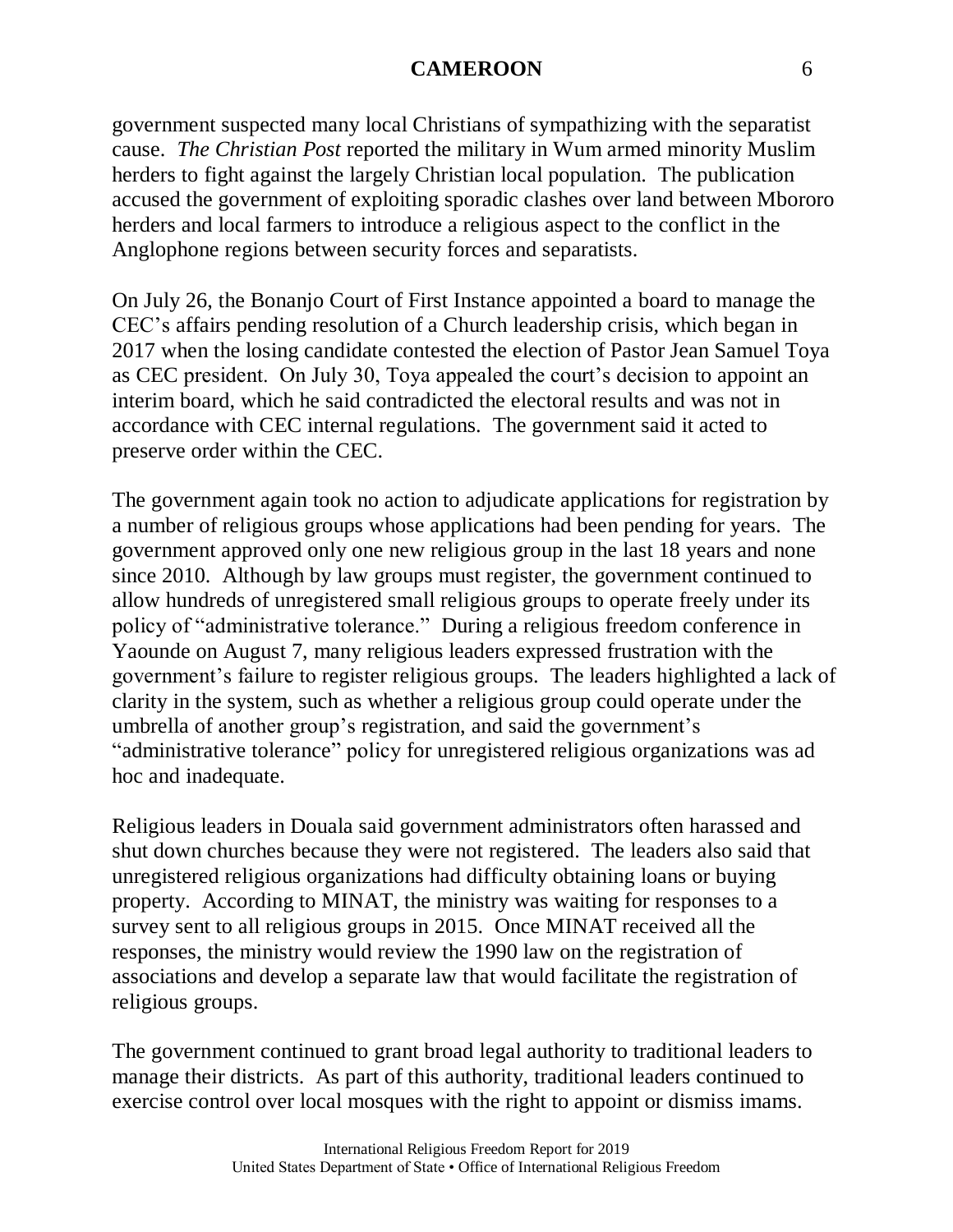The state-sponsored television station and radio stations regularly broadcast Christian and Islamic religious services and ceremonies on national holidays and during national events. Government ministers and other officials often attended these ceremonies.

The government provided an annual subsidy to all private primary and secondary education institutions, including those operated by religious denominations. The size of the subsidy was proportional to the size of the student body.

### **Abuses by Foreign Forces and Nonstate Actors**

Boko Haram and ISIS West Africa continued to commit acts of mass violence within the Far North Region in what observers said was an attempt to impose their religious and political beliefs. Amnesty International stated in a December 11 report that during the year, Boko Haram and ISIS-WA killed at least 275 persons in attacks on the Far North Region. Boko Haram targeted Muslims, Christians, and animists without apparent distinction, while ISIS-WA tended to attack military and other government installations. On June 10, presumed ISIS-WA fighters killed at least 16 soldiers and eight civilians at a military post in Darak Island. On September 13, ISIS-WA killed six soldiers at a military post in Soueram Village. Boko Haram and ISIS-WA perpetrated numerous attacks, sometimes directly targeting places of worship. On November 6, suspected Boko Haram fighters killed retired pastor David Makoni during an attack on the Mayo-Moskota Village. On January 24, terrorists ransacked four churches and burned a Christian hospital during an attack on the predominantly Christian villages of Gossi and Toufou. On July 7, armed fighters broke into the local Catholic chapel in the village of Zeleved and stole church property.

On May 12, suspected Boko Haram fighters attacked the mainly Christian village of Gossi and set fire to the Full Gospel Mission Chapel, damaging a significant portion of its interior and the roof. In the same attack, they destroyed religious objects and musical instruments in the Church of Christ in the Nations. According to the media outlet *Portes Ouvertes*, attackers overcame security forces and set fire to 60 houses, at least 50 of which belonged to Christians.

On September 14, suspected Boko Haram fighters burned the church of the Cameroon Union of Evangelical Churches in Krawa-Mafa Village. Residents said the insurgents burned at least 50 buildings, including the church and the presbytery, and retreated only after the buildings were completely burned down.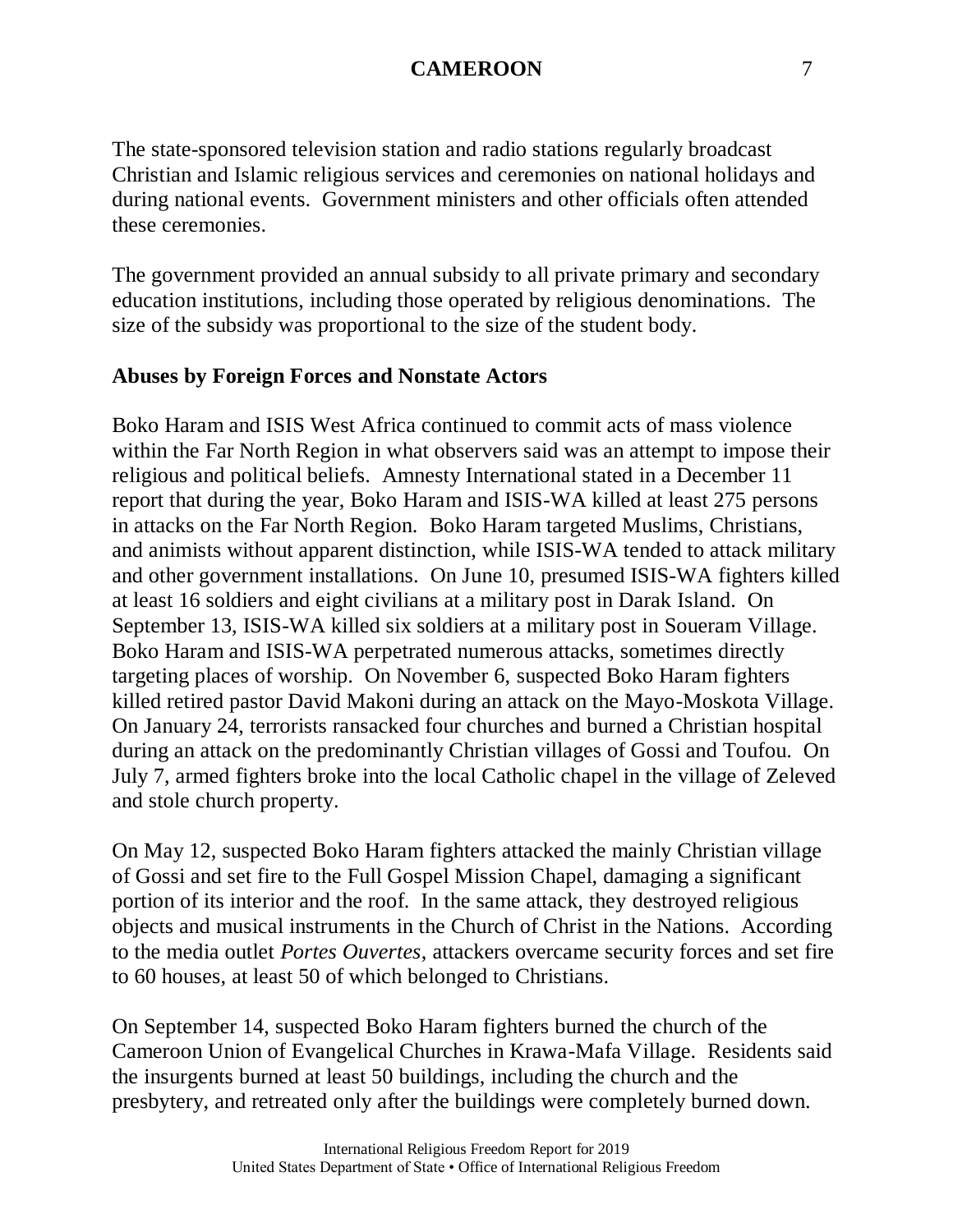In November media reported that Boko Haram militants hacked to death a 12-yearold Christian boy who refused to join them.

Amnesty International reported that on July 3, Boko Haram members kidnapped a woman and girl in a mostly Christian area of Tourou Canton in the north of the country, threatened them with death, and forced them to convert to Islam. The two escaped on July 15.

# **Section III. Status of Societal Respect for Religious Freedom**

Because religion and politics are often closely linked, it was difficult to categorize many incidents as being solely based on religious identity.

On May 30, unidentified individuals reportedly attacked Upkwa, a Mbororo settlement in Wum, and set the local mosque on fire. Northwest Region Governor Adolphe Lele Lafrique attributed the attack to Anglophone separatists and said they targeted the largely Muslim Mbororo community, looted property, and set at least 40 houses on fire. According to media, the attack took place after rumors spread that some Muslims had acted as informants on separatists to security forces. Four days later, a video circulated on social media in which armed Mbororo youth promised revenge. A later video showed an unidentified man with burns allegedly inflicted by Mbororo attackers who reportedly also killed two local citizens and burned houses in Wum. The videos reportedly were recorded by government soldiers, who did not intervene to prevent the violence or assist victims. The Southern Cameroon Liberation Council, an Anglophone separatist group, said the Mbororo attacks were a "government-sponsored Fulani Jihad in the Northwest." On June 15, several media outlets showed a video of predominantly Muslim herders and predominantly Christian farmers in Wum jointly condemning violence in what they said was a peace-making event between the two communities in response to the violence that started on May 30.

Some Catholic clergy said the Anglophone separatists' perception that the Church was wealthy and could pay significant ransoms fueled the abduction of Church officials, especially in isolated rural areas. They also said separatists often abducted priests in retaliation for the Church's advocacy for the resumption of classes in the Northwest and Southwest Regions, where there has been a school boycott since the Anglophone crisis started in 2016. Anglophone separatists abducted Catholic Archbishop of Bamenda Cornelius Fontem Esua on June 25, when he attempted to remove barricades separatists had mounted on the road at Belo Village in the Northwest Region. The archbishop was traveling with his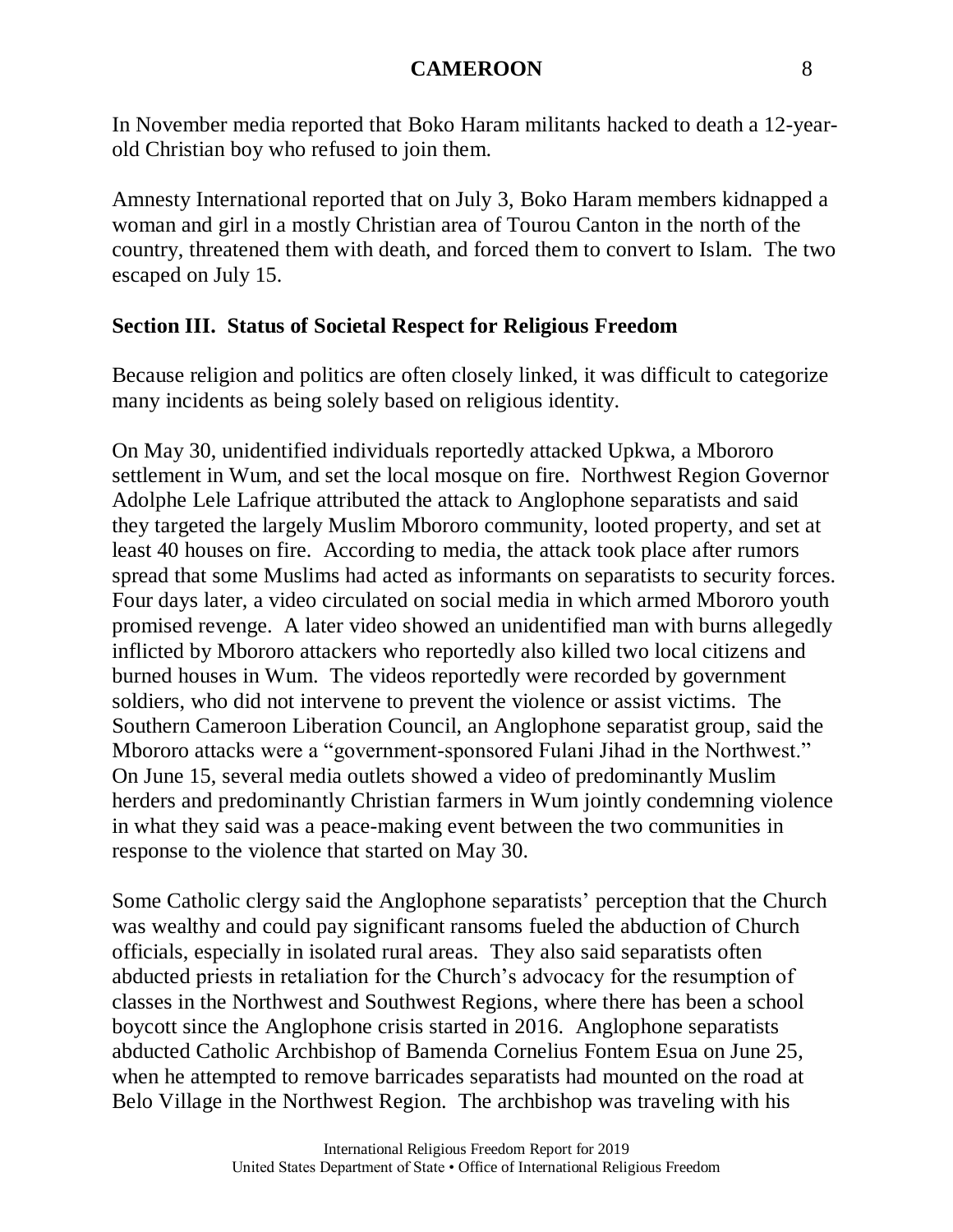driver and two priests. The archbishop later told media the armed separatists led him to one of their camps and forced him and his companions to spend the night but released them 12 hours later. The archbishop did not clarify if he paid a ransom to secure his release.

On October 3, suspected Anglophone separatists kidnapped Reverend Augustine Nkwain, the Catholic education secretary for the Archdiocese of Bamenda, Northwest Region. In an interview after his release, Nkwain said his captors blindfolded him, forced him into his car, and drove to a separatist camp where they detained him. Nkwain said they accused him of facilitating the resumption of classes in the Northwest Region and made repeated demands for money. The priest said his kidnappers released him 24 hours later after negotiations with Catholic Church authorities. He did not clarify if the Church paid a ransom for his release.

On August 24, unidentified gunmen abducted Catholic bishop of Kumbo George Nkuo at Wainamah as he returned home from a meeting of the bishops of the Bamenda Ecclesiastical Province. Priests and Christians in Kumbo marched toward Wainamah to demand the bishop's release but stopped after Nkuo's captors released him later the same day. The Church did not state whether a ransom had been paid to secure his release. On August 15, unidentified armed men kidnapped two priests in Kumbo, Reverend Franklin Banadzem Dindzee and Reverend Patrick Atang, and released them four days later. The Church did not make a statement on the circumstances of their release.

On July 7, unidentified armed men abducted Paddy Agbor Mbah, the pastor of Jesus Kingdom Embassy Church, as he returned from a pastoral trip in Buea, Southwest Region, to his home in Douala. His family announced his release on July 11; the pastor said the kidnappers did not demand a ransom, and no individual or group claimed responsibility.

On April 16, unidentified individuals attacked two priests at the Catholic church in Akum, Northwest Region. The Cameroon News Agency reported the assailants attacked Reverend Oliver Gam and Reverend Anthony Viban, ransacked their living quarters, and stole items from the presbytery. While no one claimed responsibility, the Cameroon News Agency reported the assault took place shortly after the Catholic Church publicized statistics pertaining to human rights violations by government forces within the Northwest Region.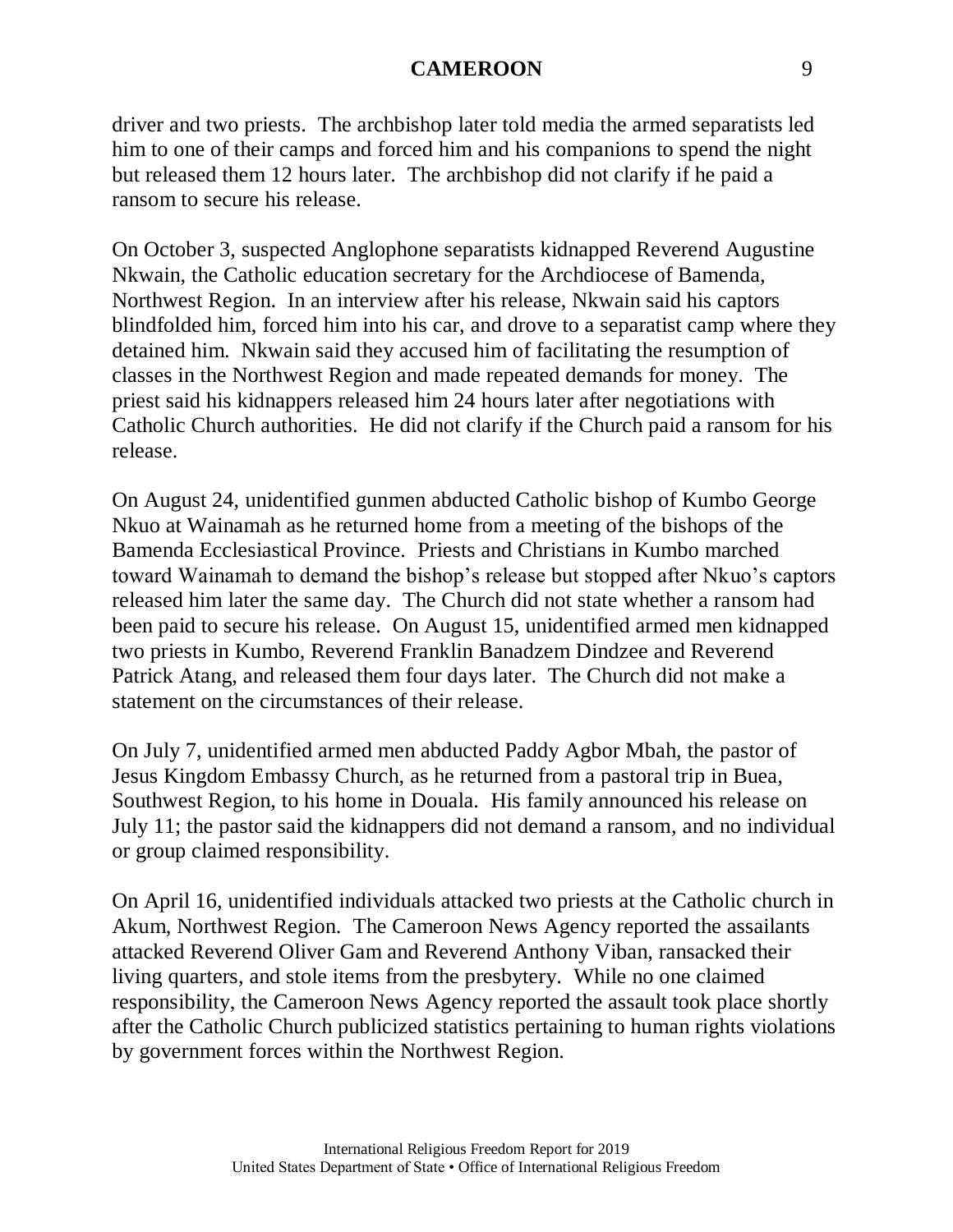On July 19, four armed, unidentified individuals broke into the Powerful Gospel Chapel in Douala, Littoral Region, during a prayer session and held the congregation at gunpoint while they assaulted them and stole personal belongings. The parishioners said the individuals pretended to participate in the prayers when they first entered the church before suddenly taking out their weapons and demanding to speak to the pastor. Parishioners stated that while three of the thieves searched their bags at gunpoint, the fourth pointed his gun at the head of the pastor's wife and forced her to lead him to her husband, who was also robbed.

On May 24, members of a mosque in Maroua, Far North Region, brought clubs and machetes to Friday prayers after learning of its suspension by the *lamido*, or local Muslim religious leader. Prayers took place only after security forces prevented a confrontation between members of the mosque and men associated with the *lamido*.

Religious and civil society leaders said the violent conflict in the Northwest and Southwest Regions significantly limited the ability of individuals to worship and engage in other religious practices. Fighting between soldiers and separatists forced members of the Presbyterian church in Mbiame Village, Northwest Region, to abandon their chapel and organize services elsewhere, according to a pastor of the Presbyterian church in Bui, Northwest Region. In May Sheihk Said Wiysanyuy, deputy imam of the Central Mosque in Bui Division, Northwest Region, announced that Ramadan prayers would not be held at six authorized open prayer grounds because of the conflict. On September 1, gunfire between separatists and soldiers forced worshippers at the Three Corners Presbyterian Church in Kumba, Southwest Region, to lie on the floor under pews.

The National Association for Interreligious Dialogue (ACADIR), mainly composed of Catholic, Orthodox, Protestant, and Muslim clergy, established divisional committees in six regions. These committees facilitated monthly interfaith prayer sessions and promoted dialogue between diverse faith-based organizations at local levels. The ACADIR created the National Religious Council, a nongovernmental body to serve as an intermediary between the state and religious groups and facilitate the recognition of faith-based organizations by the government.

On June 22, the Cameroon National Council for Peace, composed of the (Catholic) National Episcopal Conference, Council of Protestant Churches, Islamic Superior Council, and Orthodox Church of Cameroon, organized an interreligious prayer service in Buea, Southwest Region. The group's stated efforts were to promote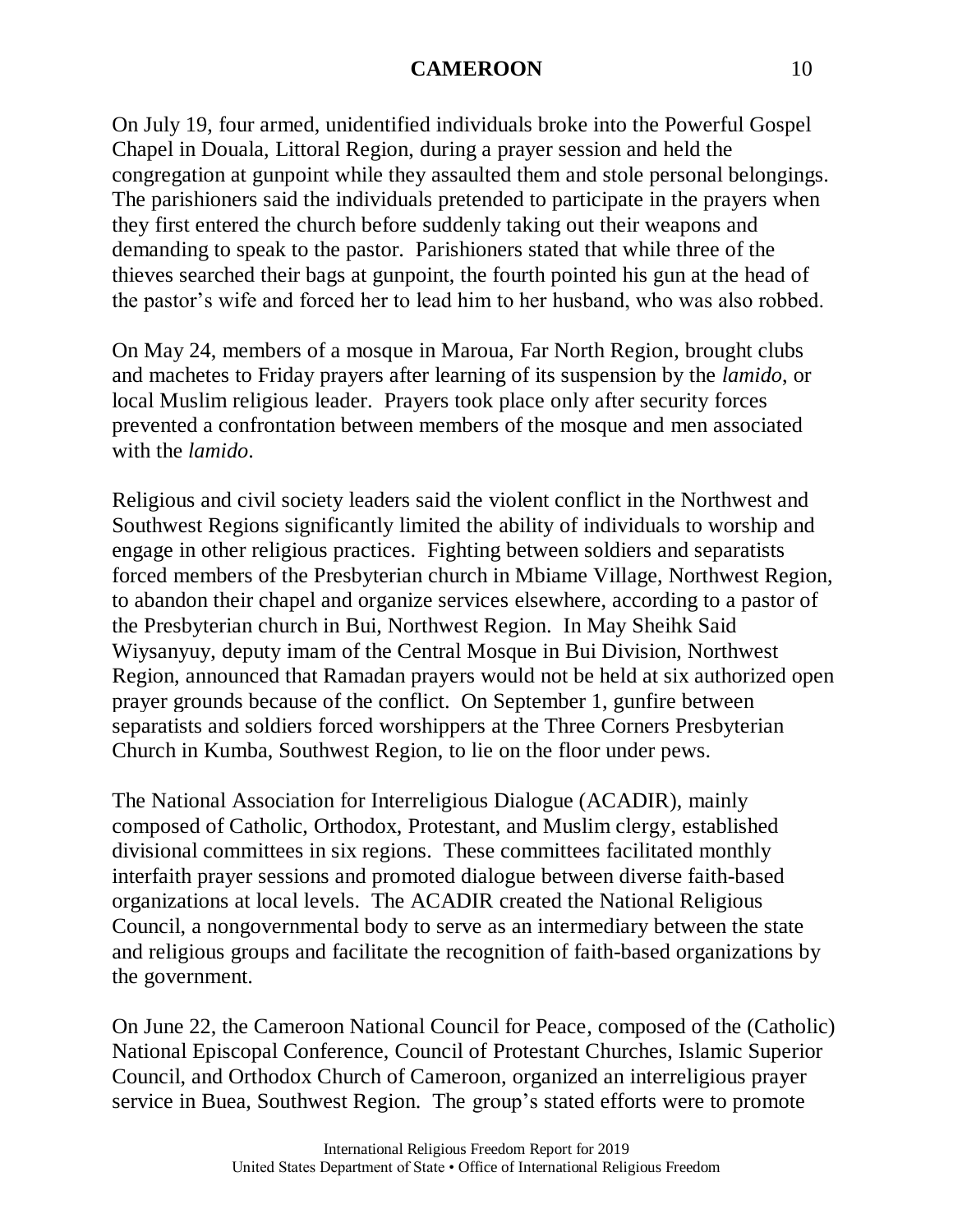peace and social cohesion and end the violent sociopolitical crisis in the Anglophone regions. In a public statement at the end of the service, they condemned hate speech, attacks on educational institutions, and the school boycott in the Anglophone regions, and they urged the government to initiate a plan to resolve the Anglophone crisis.

On July 18, Catholics, Christians, and Muslims participated in a conference at the Cameroon Council of Protestant Churches in Yaounde. The participants committed to promoting justice, forgiveness, and peace within faith-based communities.

The Council of Imams and Muslim Dignitaries organized a seminar on July 25-27 to educate 300 imams and preachers on religious extremism.

# **Section IV. U.S. Government Policy and Engagement**

The embassy discussed with government officials the failure to register faith-based organizations. The embassy also discussed the perception by Pentecostal churches that the government was biased in favor of the Catholic and Protestant Churches. The embassy underlined the effect of the sociopolitical crisis in the Northwest and Southwest Regions on freedom of worship as well as the importance of interfaith dialogue with government officials, including regional delegations from the Ministry of Social Affairs and the National Commission on Human Rights and Freedoms.

Embassy officials met with leaders from the Christian and Muslim communities, including the coordinator of ACADIR, the national president of the High Islamic Council in Cameroon, the coordinator of the Council of Imams and Dignitaries, and the chancellor of the Greek Orthodox Church in Central Africa. The conversations focused on preventing violent extremism; promoting freedom of religion, interreligious dialogue, and religious diversity; and the search for a peaceful solution to the Anglophone crisis. The embassy underscored the commitment of the United States to interfaith dialogue and cooperation in the face of threats by Boko Haram and ISIS-WA.

During two embassy-hosted roundtables on religious freedom, one in Yaounde on August 7 and the other in Douala on August 21, religious leaders from a variety of faiths, civil society representatives, and a government official discussed key challenges and opportunities facing religious freedom in the country. Participants discussed religious freedom as an important component of human rights, the